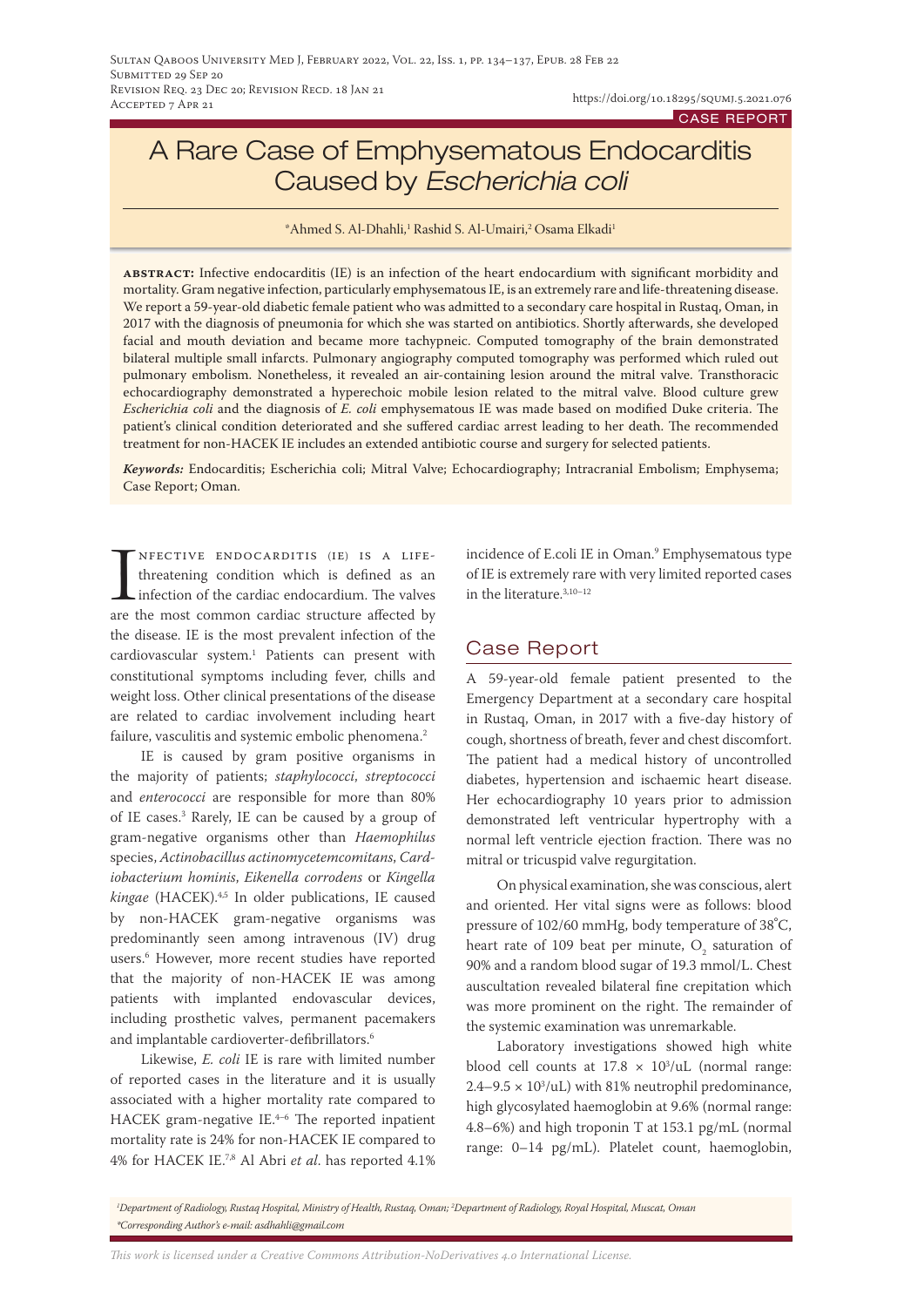

**Figure 1:** Non-contrast enhanced computed tomography of the brain of a 59-year-old female patient showing bilateral ill-defined small hypodense foci in the bilateral centrum semiovale and corpus callosum (not shown) suggestive of acute ischaemic infarction (arrows).

creatinine and urea levels were normal. Her chest radiograph showed a patchy opacity which was interpreted as pneumonic consolidation for which the patient was started on ceftriaxone.

On the second day of admission, the patient's Glasgow Coma Scale score deteriorated as she was responsive only to pain stimuli. Subsequently, she developed facial and mouth deviation, so a noncontrast enhanced computed tomography (CT) of the brain was performed using a 64-slice CT machine (Philips, Amsterdam, The Netherlands) that demonstrated multiple small subtle hypodense foci in both the centrum semiovali and corpus callosum [Figure 1]. The distribution and characteristics of the hypodensities were suggestive of acute ischaemic infarctions due to thromboembolic causes.

On the third day of admission, the patient was persistently febrile despite antibiotic administration with a blood pressure drop to 87/50 mmHg. Pulmonary embolism (PE) was suspected based on high D-dimer and worsening tachypnoea. Subsequently, a pulmonary angiography computed tomography (CTPA) was performed on a 64-slice CT machine (Philips). The procedure was performed craniocaudally with the following parameters: 0.625 mm detectors, automA (average of 224 mA), 120 kVp and a  $512 \times 512$ matrix. The study was done with IV contrast material utilising PE protocol. Coronal and sagittal reformats were reconstructed. The study ruled out PE, but it demonstrated an air-containing lesion around the mitral valve [Figure 2]. There was mitral valve annulus calcification. Transthoracic echocardiogram was performed which revealed mild mitral regurgitation with a mobile hyperechoic mass related to the anterior mitral valve leaflet associated with a posterior acoustic shadow [Figure 3]. The left ventricle ejection fraction was 25%. Blood culture from a single blood sample yielded growth of gram negative bacilli *Escherichia coli* and consequently the antibiotic was changed, based on the sensitivity profile, to piperacillin/tazobactam (4.5 g three times/day) on the third day of admission. A diagnosis of IE was established based on modified Duke clinical criteria.<sup>8</sup>

Nevertheless, the patient's clinical condition deteriorated on the fourth day of admission and eventually she suffered a cardiac arrest with ventricular arrhythmia then went into asystole leading to her death after a short period of restoration of normal sinus rhythm.

#### **Discussion**

In this case report, we described a patient with uncontrolled diabetes who was admitted with an impression of pneumonia and who was later on found to have emphysematous IE which ultimately led to the patient's death. Although, it was not possible to obtain a tissue sample to confirm the diagnosis of IE, the diagnosis of possible IE was established based on the modified Duke criteria which includes one major criterion (endocardial involvement as evident in echocardiogram as a lesion attached to the mitral leaflet) and two minor criteria (persistent fever and vascular phenomenon of multiple small



**Figure 2: A:** Axial pulmonary angiography computed tomography showing an air-containing lesion around the mitral valve (yellow arrow); note is made of mitral annual calcification (red arrow). **B:** Coronal reformat demonstrating the air density lesion in the mitral valve (red arrow).

*RA = right atrium; RV = right ventricle; LV = left ventricle; LA = left atrium.*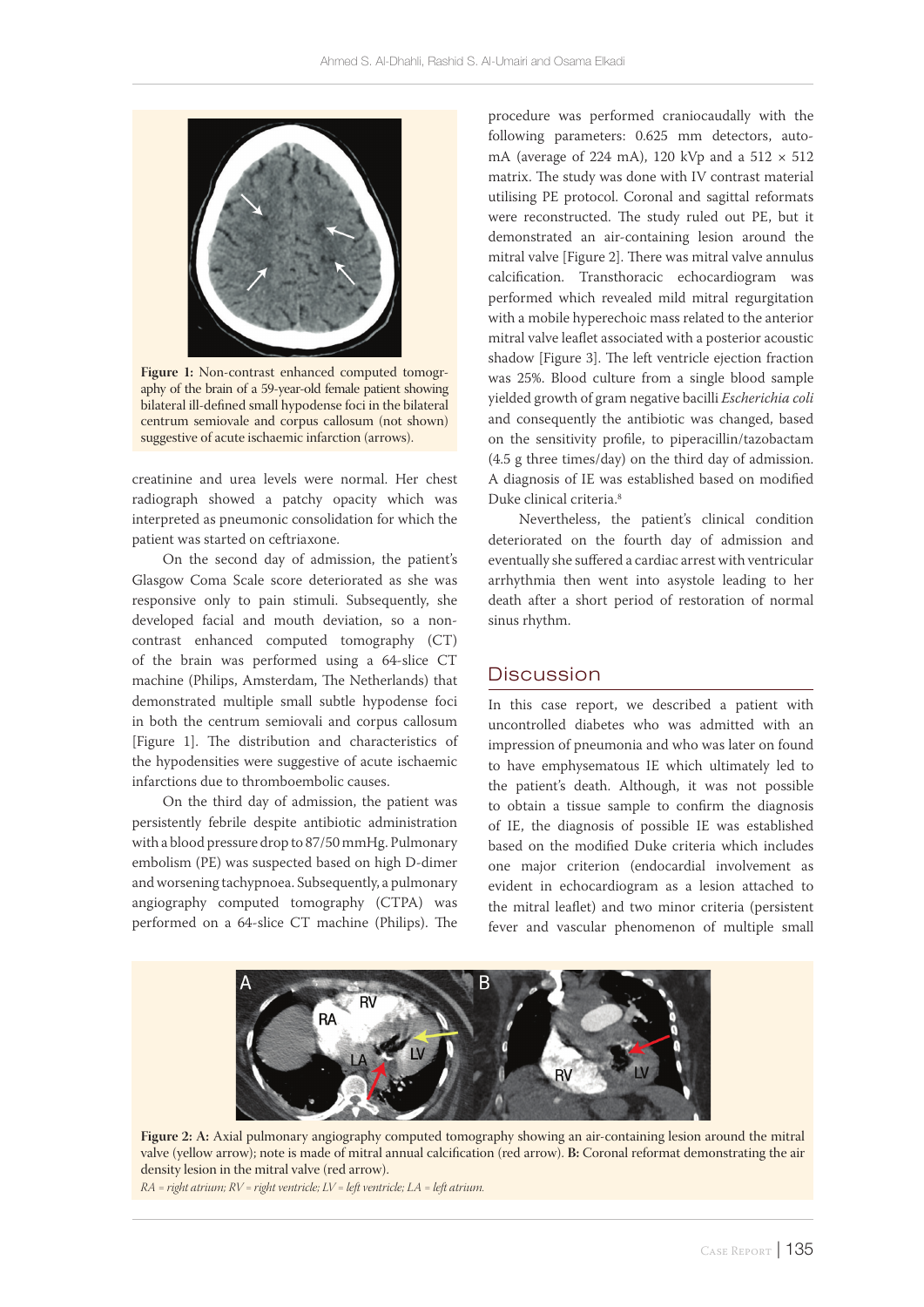

**Figure 3: A:** Four chamber view echocardiogram in the systole showing a hyperechoic lesion related to the anterior leaflet of the mitral valve (arrow). **B:** Redemonstration of the mobile hyperechoic lesion related to the mitral valve in the diastole (arrow).

embolic infarcts in the brain).<sup>8</sup> In the current case, the positive blood culture (from a single blood sample) revealed the growth of *E. coli* which is an atypical microorganism for IE. No significant bacterial growth could be obtained from urine culture and no other source of infection could be identified.

*E. coli* is the most common non-HACEK gramnegative organism that cause IE, accounting for approximately one third of the cases.10 IE secondary to *E. coli* is usually associated with higher mortality and morbidity compared to IE due to HACEK gramnegative organisms. The source of IE secondary to *E. coli* is usually urinary tract infection.<sup>4,5</sup> Diabetes, malignancy, excessive alcohol consumption and haemodialysis are considered to be risk factors for developing IE secondary to *E. coli*. 6

In the present case, an air-containing lesion was seen around the mitral valve on CTPA indicating emphysematous type of IE (CT is the radiological gold standard tool for the diagnosis of emphysema). Literature review revealed two reported cases of *E. coli* related emphysematous IE.3,12 There are two additional emphysematous IE cases reported in the literature caused by *Finegoldia magna* and *Citrobacter koseri*. 10,11 Previous case reports share similar radiological findings with the present case of air density vegetation around the mitral valve. Furthermore, all patients in these case reports had diabetes mellitus including the present patient.<sup>3,10-12</sup>

Choosing the appropriate antibiotic treatment for non-HACEK gram-negative-related IE is based on sensitivity profile of the responsible pathogen.<sup>13</sup> Treatment by a combination of antibiotics with β-lactams (penicillins, cephalosporins or carbapenems) and either an aminoglycoside or fluoroquinolone for six weeks is considered appropritate.8 An infectious disease expert opinion in IE should be obtained due to known antibiotic resistance in non-HACEK

organisms.8 Some patients in this group may require surgical intervention especially for *Pseudomonas*related left-sided IE.8,13

### Conclusion

Emphysematous infective endocarditis caused by *E. coli* is an extremely rare disease that is associated with increased mortality and morbidity. Therefore, clinicians should be aware of this entity and pay close attention to the clinical course of patients with *E. coli* IE during hospitalisation in order to reduce mortality and morbidity related to the disease.

#### authors' contribution

ASA-D provided the diagnosis of the patient. ASA-D, RA-U and OE drafted the manuscript. RA-U conducted the literature review. OE provided the echocardiography images. All authors approved the final version of the manuscript.

#### **References**

- 1. Yusuf SW, Sharma J, Durand JB, Banchs J. Endocarditis and myocarditis: A brief review. Expert Rev Cardiovasc Ther 2012; 10:1153–64. <https://doi.org/10.1586/erc.12.107.>
- 2. Ferro JM, Fonseca AC. Infective endocarditis. Handb Clin Neurol 2014; 119:75–91. [https://doi.org/10.1016/B978-0-7020-](https://doi.org/10.1016/B978-0-7020-4086-3.00007-2) [4086-3.00007-2](https://doi.org/10.1016/B978-0-7020-4086-3.00007-2).
- 3. Kim CJ, Yi JE, Kim Y, Choi HJ. Emphysematous endocarditis caused by AmpC beta-lactamase-producing Escherichia coli: A case report. Medicine (Baltimore) 2018; 97:e9620. [https://doi.](https://doi.org/10.1097/MD.0000000000009620) [org/10.1097/MD.0000000000009620.](https://doi.org/10.1097/MD.0000000000009620)
- 4. Chambers ST, Murdoch D, Morris A, Holland D, Pappas P, Almela M, et al. HACEK infective endocarditis: Characteristics and outcomes from a large, multi-national cohort. PLoS One 2013; 8:e63181.<https://doi.org/10.1371/journal.pone.0063181>.
- 5. Morpeth S, Murdoch D, Cabell CH, Karchmer AW, Pappas P, Levine D, et al. Non-HACEK gram-negative bacillus endocarditis. Ann Intern Med 2007; 147:829–35 [https://doi.org/10.7326/0](https://doi.org/10.7326/0003-4819-147-12-200712180-00002) [003-4819-147-12-200712180-00002](https://doi.org/10.7326/0003-4819-147-12-200712180-00002).